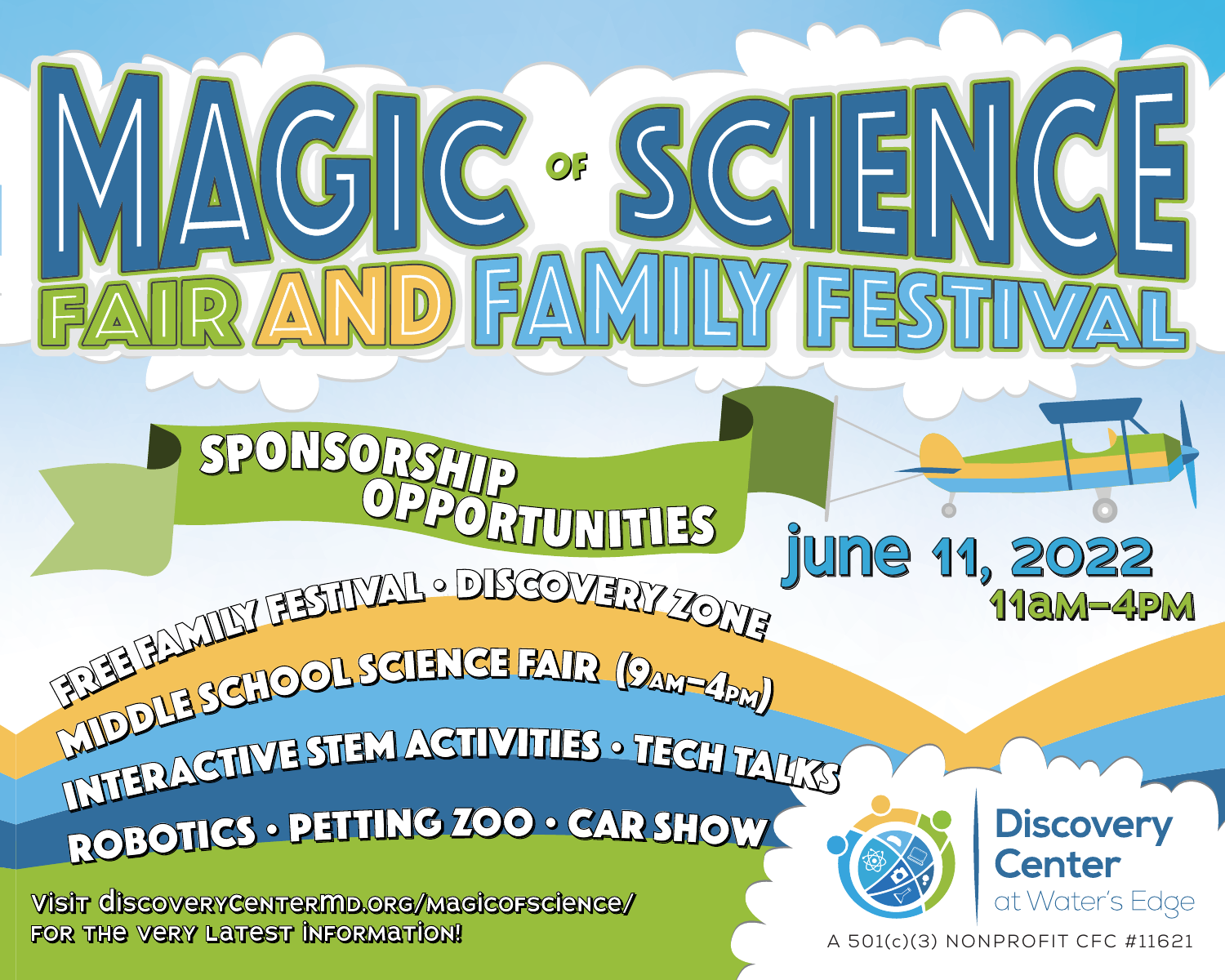## **Get your brand in front of thousands of families!**

The Magic of Science Fair and Family Festival will take place at the TUNE Center at Harford Community College, located at 510 Thomas Run Road in Bel Air, Md., on June 11, 2022. Join us for a day of interactive activities and exploration. Our guests are invited to enjoy a free family festival with a day of fun engineered by the Discovery Center at Water's Edge. The Festival will include a kids

discovery area, a major regional science fair, interactive STEM activities, tech talks, robots, science experiments, a car show, vendors, food trucks, and much more! It is a day of play for the whole family!

Become a sponsor and market your organization to hundreds of families in Baltimore, Harford, and Cecil Counties in Maryland.

**C** or SCIIE

Take a look at our sponsorship package. We will work with you to design a sponsorship that works for you.

These sponsorships are going fast! Reserve yours today by contacting Nancy Mahoney at [nancy@](mailto:nancy%40DiscoveryCenterMd.org?subject=MoSFaFF%20Sponsorship%20Question) [DiscoveryCenterMd.org](mailto:nancy%40DiscoveryCenterMd.org?subject=MoSFaFF%20Sponsorship%20Question) or call 410-937-9053.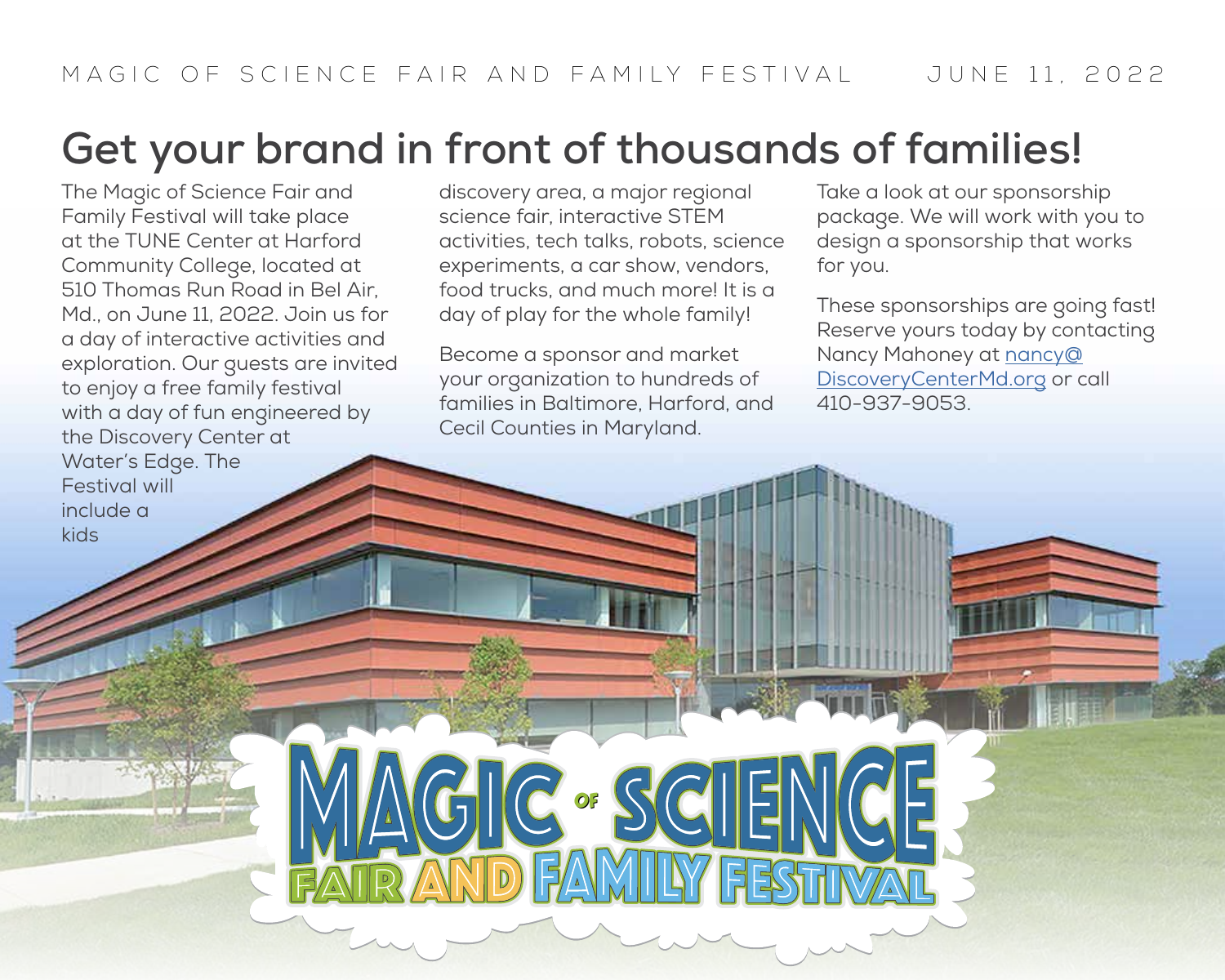## **Sponsorship Packages**

| <b>SPONSORSHIP LEVEL</b>         |          | <b>COST SPONSORSHIP BENEFITS</b>                                                                                                                                                                                                                                                                                                                                                                                                                                                                                                                                                                                                                                                                                         |
|----------------------------------|----------|--------------------------------------------------------------------------------------------------------------------------------------------------------------------------------------------------------------------------------------------------------------------------------------------------------------------------------------------------------------------------------------------------------------------------------------------------------------------------------------------------------------------------------------------------------------------------------------------------------------------------------------------------------------------------------------------------------------------------|
| <b>Presenting Sponsor</b>        | \$10,000 | Speaking opportunity, signage along roads and in prominent areas of event. Recognized by master of<br>ceremonies. Logo recognition on electronic billboards, as well as on all purchased advertising, including<br>ads, billboards, digital. Recognition on press releases and promotional flyers. Logo recognition on<br>postcards, website, newsletters, outdoor billboards/banners, promotional items. Advertisement in<br>programs, customized display and exhibitor space -preferred placement. Membership to Discovery<br>Center at Water's Edge. Recognized in Discovery Center at Water's Edge promotional material and at<br>key meetings with elected leaders, APG leaders, and key community decision-makers. |
| <b>Supporting Sponsors:</b>      |          |                                                                                                                                                                                                                                                                                                                                                                                                                                                                                                                                                                                                                                                                                                                          |
| Science Fair                     | \$5,000  | Speaking opportunity at science fair awards ceremony. Recognized by master of ceremonies. Logo on<br>electronic billboard. Recognition on science fair promotional material. Recognition on press releases and<br>promotional flyers. Logo recognition on program, website, newsletters. Customized display and exhibitor<br>space-preferred placement.                                                                                                                                                                                                                                                                                                                                                                  |
| Petting Zoo                      | \$2,500  | Custom Banner at entrance to performance area. Recognized by master of ceremonies. Logo on<br>electronic billboard. Logo recognition on website, newsletters. Advertisement in programs.                                                                                                                                                                                                                                                                                                                                                                                                                                                                                                                                 |
| Robotics                         | \$2,500  | Custom Banner at entrance to performance area. Recognized by master of ceremonies. Logo on<br>electronic billboard. Logo recognition on website, newsletters. Advertisement in programs.                                                                                                                                                                                                                                                                                                                                                                                                                                                                                                                                 |
| <b>LEGOWorld</b>                 | \$2,500  | Custom Banner at entrance to performance area. Recognized by master of ceremonies. Logo on<br>electronic billboard. Logo recognition on website, newsletters. Advertisement in programs.                                                                                                                                                                                                                                                                                                                                                                                                                                                                                                                                 |
| Science of<br>(Pick your topic.) | \$1,500  | Signage at exhibit area. Recognized by master of ceremonies. Logo on electronic billboard. Logo<br>recognition on website, newsletters. Advertisement in programs. (Pick your topic: Communications,<br>Transportation, Medicine, Paint, Music, Sports, Food, Agriculture, Construction, Anatomy, Computing,<br>Energy, Cyber, Robotics, AI, Manufacturing, etc.)                                                                                                                                                                                                                                                                                                                                                        |
| <b>Contributing Sponsors</b>     | \$1,000  | Logo on electronic billboard. Name and logo recognition on website.                                                                                                                                                                                                                                                                                                                                                                                                                                                                                                                                                                                                                                                      |



## **Reserve your space today**

For sponsorship information or reservation, contact Nancy Mahoney at nancy@DiscoveryCenterMd.org or call 410-937-9053.